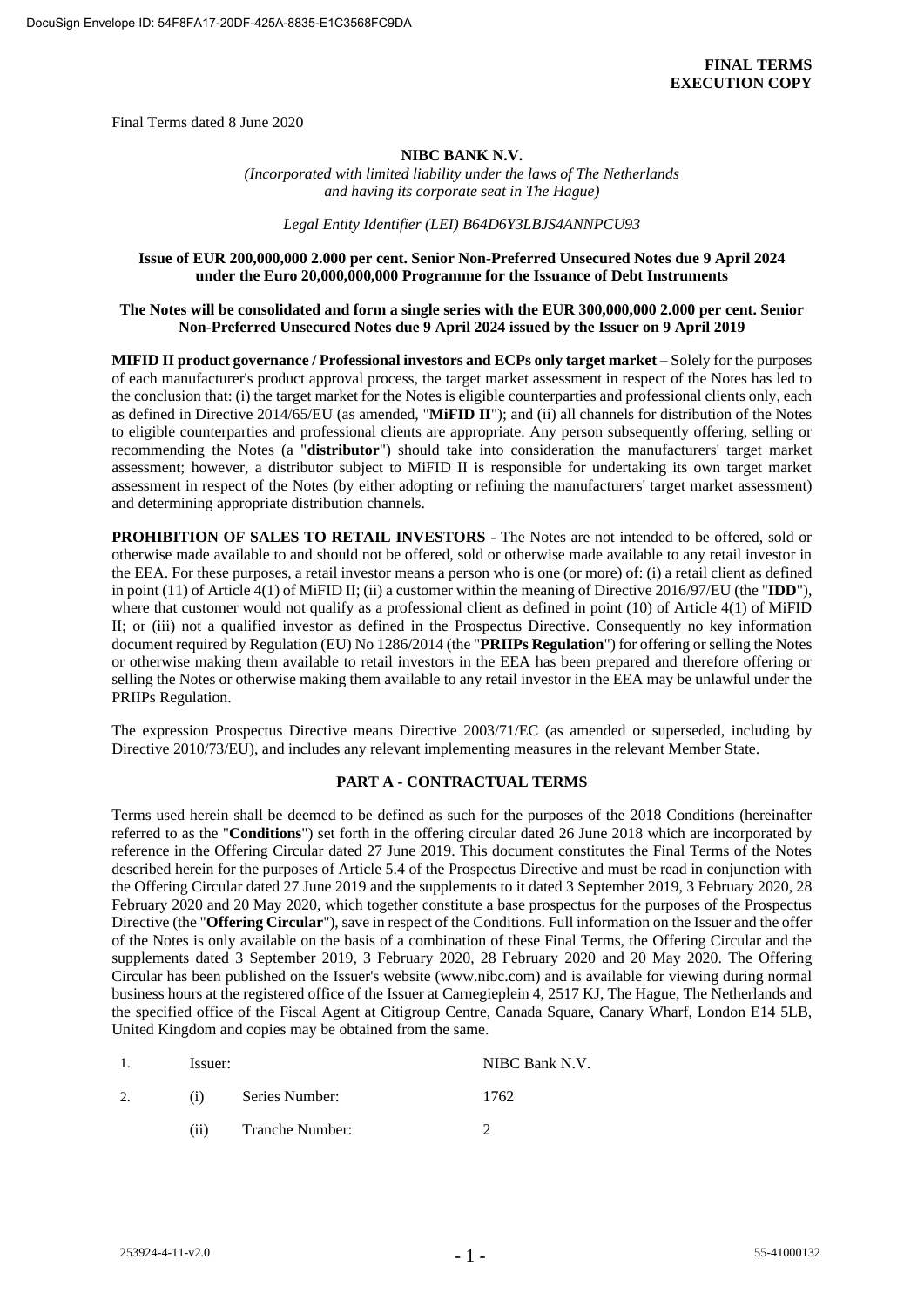# **FINAL TERMS EXECUTION COPY**

|     | (iii)                                                  | Date of which Notes will be<br>consolidated and form a single<br>series: | The Notes will be consolidated and form a single<br>Series with Tranche 1 of EUR 300,000,000 2.000 per<br>cent. Senior Non-Preferred Unsecured Notes due 9<br>April 2024 issued by the Issuer on 9 April 2019, on<br>exchange of the Temporary Global Note for interests<br>in the Permanent Global Note, as referred to in<br>Paragraph 36 (i) below, which is expected to occur on<br>or about 20 July 2020 |
|-----|--------------------------------------------------------|--------------------------------------------------------------------------|---------------------------------------------------------------------------------------------------------------------------------------------------------------------------------------------------------------------------------------------------------------------------------------------------------------------------------------------------------------------------------------------------------------|
| 3.  |                                                        | Specified Currency or Currencies:                                        | Euro ("EUR")                                                                                                                                                                                                                                                                                                                                                                                                  |
| 4.  |                                                        | <b>Aggregate Nominal Amount:</b>                                         |                                                                                                                                                                                                                                                                                                                                                                                                               |
|     | (i)                                                    | Series:                                                                  | EUR 500,000,000                                                                                                                                                                                                                                                                                                                                                                                               |
|     | (ii)                                                   | Tranche:                                                                 | EUR 200,000,000                                                                                                                                                                                                                                                                                                                                                                                               |
| 5.  | <b>Issue Price:</b>                                    |                                                                          | 98.496 per cent. of the Aggregate Nominal Amount<br>plus accrued interest from 9 April 2020 to (but<br>excluding) the Issue Date, being EUR 679,452.05                                                                                                                                                                                                                                                        |
| 6.  | (i)                                                    | <b>Specified Denominations:</b>                                          | EUR 100,000 and integral multiples of EUR 100,000<br>in excess thereof                                                                                                                                                                                                                                                                                                                                        |
|     | (ii)                                                   | <b>Calculation Amount:</b>                                               | EUR 100,000                                                                                                                                                                                                                                                                                                                                                                                                   |
| 7.  | (i)                                                    | <b>Issue Date:</b>                                                       | 10 June 2020                                                                                                                                                                                                                                                                                                                                                                                                  |
|     | (ii)                                                   | Interest Commencement Date (if<br>different from the Issue Date):        | 9 April 2020                                                                                                                                                                                                                                                                                                                                                                                                  |
| 8.  |                                                        | <b>Maturity Date:</b>                                                    | 9 April 2024                                                                                                                                                                                                                                                                                                                                                                                                  |
| 9.  | <b>Interest Basis:</b>                                 |                                                                          | 2.000 per cent. per annum Fixed Rate                                                                                                                                                                                                                                                                                                                                                                          |
|     |                                                        |                                                                          | (further particulars specified below)                                                                                                                                                                                                                                                                                                                                                                         |
| 10. |                                                        | Minimum Interest Amount:                                                 | Not Applicable                                                                                                                                                                                                                                                                                                                                                                                                |
|     |                                                        | Maximum Interest Amount:                                                 | Not Applicable                                                                                                                                                                                                                                                                                                                                                                                                |
| 11. |                                                        | Redemption/Payment Basis:                                                | Redemption at par                                                                                                                                                                                                                                                                                                                                                                                             |
| 12. |                                                        | Change of Interest Basis                                                 | Not Applicable                                                                                                                                                                                                                                                                                                                                                                                                |
| 13. |                                                        | Put/Call Options:                                                        | Tax Call                                                                                                                                                                                                                                                                                                                                                                                                      |
|     |                                                        |                                                                          | <b>MREL Disqualification Event Call</b>                                                                                                                                                                                                                                                                                                                                                                       |
| 14. | <b>Business Centre:</b>                                |                                                                          | <b>TARGET Settlement Day</b>                                                                                                                                                                                                                                                                                                                                                                                  |
| 15. |                                                        | Status of the Notes:                                                     | Senior Non-Preferred Notes                                                                                                                                                                                                                                                                                                                                                                                    |
| 16. | Date Board approval for issuance of Notes<br>obtained: |                                                                          | 5 June 2020                                                                                                                                                                                                                                                                                                                                                                                                   |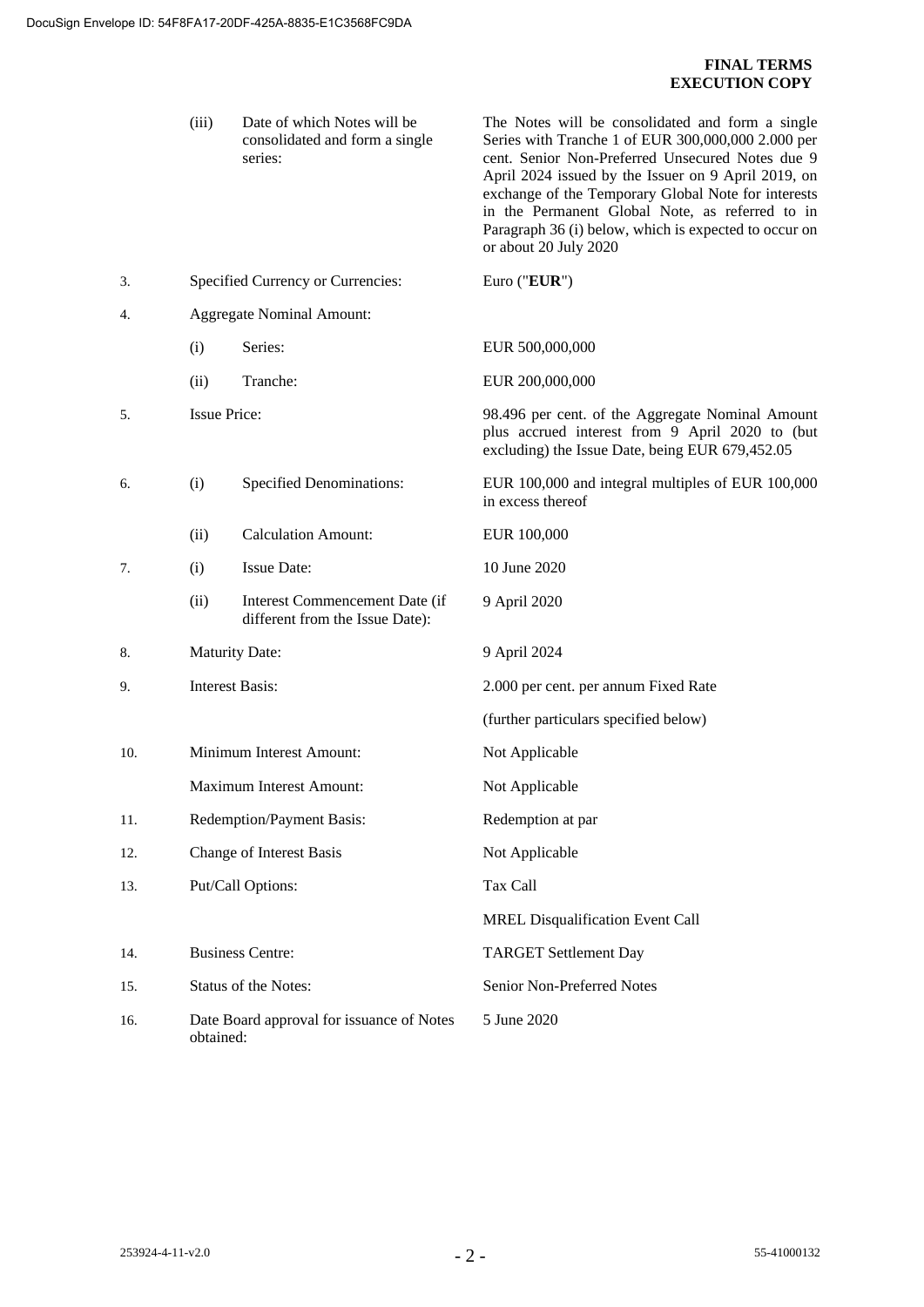## **PROVISIONS RELATING TO INTEREST (IF ANY) PAYABLE**

| 17. |                                                                                    | Fixed Rate Interest Note Provisions:                           | Applicable                                                                                                                                                                                              |
|-----|------------------------------------------------------------------------------------|----------------------------------------------------------------|---------------------------------------------------------------------------------------------------------------------------------------------------------------------------------------------------------|
|     | (i)                                                                                | Rate(s) of Interest:                                           | 2.000 per cent. per annum payable annually in arrear                                                                                                                                                    |
|     | (ii)                                                                               | <b>Interest Calculation Amount:</b>                            | EUR 100,000                                                                                                                                                                                             |
|     | (iii)                                                                              | Interest Payment Date(s):                                      | 9 April in each year from 9 April 2021 up to, and<br>including, the Maturity Date, subject to adjustment for<br>payment purposes only in accordance with the<br>Business Day Convention specified below |
|     | (iv)                                                                               | Period End Dates:                                              | 9 April in each year in accordance with the Business<br>Day Convention unadjusted                                                                                                                       |
|     | (v)                                                                                | <b>Business Day Convention:</b>                                | Following Business Day Convention                                                                                                                                                                       |
|     | (vi)                                                                               | Fixed Coupon Amount(s):                                        | EUR 2,000 per Calculation Amount, payable on each<br><b>Interest Payment Date</b>                                                                                                                       |
|     | (vii)                                                                              | Broken Amount(s): (Applicable to<br>Notes in definitive form.) | Not Applicable                                                                                                                                                                                          |
|     | (viii)                                                                             | Day Count Fraction:                                            | Actual/Actual (ICMA)                                                                                                                                                                                    |
|     | (ix)                                                                               | Determination Date(s):                                         | 9 April in each year                                                                                                                                                                                    |
| 18. |                                                                                    | Floating Rate Interest/CMS-Linked Interest<br>Note Provisions: | Not Applicable                                                                                                                                                                                          |
| 19. | <b>Index Linked Interest Provisions:</b>                                           |                                                                | Not Applicable                                                                                                                                                                                          |
| 20. | Zero Coupon Note Provisions:                                                       |                                                                | Not Applicable                                                                                                                                                                                          |
| 21. | Range Accrual Note Provisions:                                                     |                                                                | Not Applicable                                                                                                                                                                                          |
| 22. | Reference Rate Replacement:                                                        |                                                                | Not Applicable                                                                                                                                                                                          |
|     |                                                                                    | PROVISIONS RELATING TO REDEMPTION                              |                                                                                                                                                                                                         |
| 23. | Index Linked Redemption:                                                           |                                                                | Not Applicable                                                                                                                                                                                          |
| 24. | <b>Issuer Call:</b>                                                                |                                                                | Not Applicable                                                                                                                                                                                          |
| 25. | <b>Regulatory Call:</b>                                                            |                                                                | Not Applicable                                                                                                                                                                                          |
| 26. |                                                                                    | MREL Disqualification Event Call:                              | Applicable                                                                                                                                                                                              |
|     | (i)                                                                                | Early Redemption Amount(s):                                    | 100,000 per Calculation Amount                                                                                                                                                                          |
|     | (ii)                                                                               | Notice Period (if other than as set<br>out in the Conditions): | Not Applicable                                                                                                                                                                                          |
| 27. | <b>Illegality Call:</b>                                                            |                                                                | Not Applicable                                                                                                                                                                                          |
| 28. | Tax Call:                                                                          |                                                                | Applicable                                                                                                                                                                                              |
| 29. | Investor Put (as per Condition 8.6 (Optional<br>Early Redemption (Investor Put))): |                                                                | Not Applicable                                                                                                                                                                                          |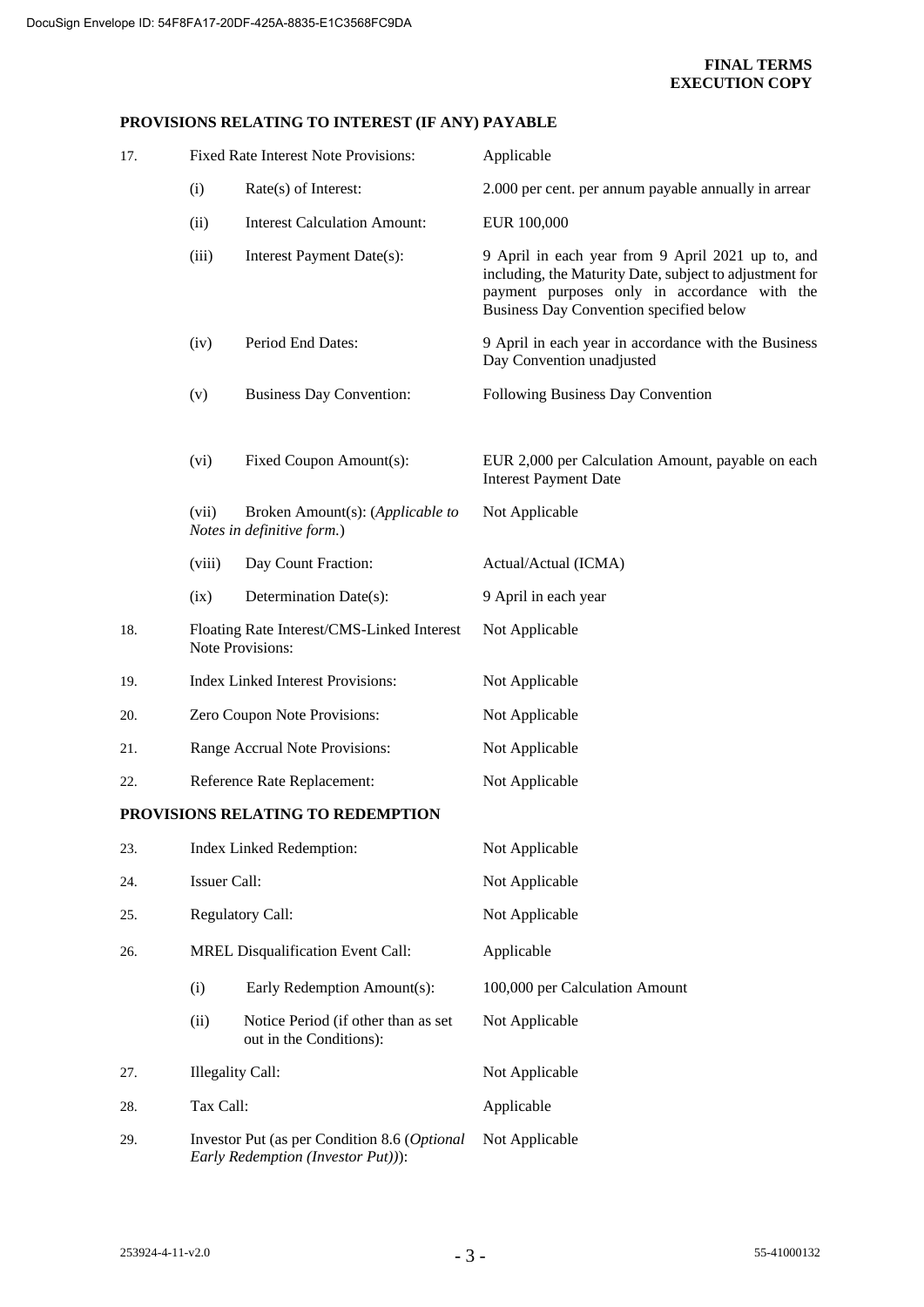| 30. | Final Redemption Amount of each Note                                                                                                                                                                                                                                                                   | EUR 100,000 per Calculation Amount                                                                                                                                                                      |  |
|-----|--------------------------------------------------------------------------------------------------------------------------------------------------------------------------------------------------------------------------------------------------------------------------------------------------------|---------------------------------------------------------------------------------------------------------------------------------------------------------------------------------------------------------|--|
| 31. | Early Redemption Amount of each Note<br>payable on redemption for taxation reasons,<br>redemption for illegality or on event of<br>default (if different from that set out the<br>Conditions):                                                                                                         | EUR 100,000 per Calculation Amount                                                                                                                                                                      |  |
| 32. | Substitution or Variation:                                                                                                                                                                                                                                                                             | Applicable                                                                                                                                                                                              |  |
|     |                                                                                                                                                                                                                                                                                                        | PROVISIONS RELATING TO ADJUSTMENTS, DISRUPTED DAYS AND DATE EXTENSIONS                                                                                                                                  |  |
| 33. | Disruption Event:                                                                                                                                                                                                                                                                                      | Not Applicable                                                                                                                                                                                          |  |
| 34. | Disrupted Days:                                                                                                                                                                                                                                                                                        | Not Applicable                                                                                                                                                                                          |  |
| 35. | Date Extensions:                                                                                                                                                                                                                                                                                       | Not Applicable                                                                                                                                                                                          |  |
|     | <b>GENERAL PROVISIONS APPLICABLE TO THE NOTES</b>                                                                                                                                                                                                                                                      |                                                                                                                                                                                                         |  |
| 36. | Form of Notes:                                                                                                                                                                                                                                                                                         |                                                                                                                                                                                                         |  |
|     | (i)<br>Form:                                                                                                                                                                                                                                                                                           | <b>Bearer Notes:</b>                                                                                                                                                                                    |  |
|     |                                                                                                                                                                                                                                                                                                        | Temporary Global Note exchangeable<br>for<br><sub>a</sub><br>Permanent Global Note which is exchangeable for<br>Definitive Notes in the limited circumstances<br>specified in the Permanent Global Note |  |
|     | New Global Note:<br>(ii)                                                                                                                                                                                                                                                                               | Applicable                                                                                                                                                                                              |  |
|     | (iii) New Safekeeping Structure:                                                                                                                                                                                                                                                                       | Not Applicable                                                                                                                                                                                          |  |
| 37. | Additional Financial Centre(s) or other<br>special provisions relating to payment<br>dates:                                                                                                                                                                                                            | Not Applicable                                                                                                                                                                                          |  |
| 38. | Talons for future Coupons to be attached to<br>Definitive Notes:                                                                                                                                                                                                                                       | N <sub>0</sub>                                                                                                                                                                                          |  |
| 39. | <b>Calculation Agent:</b>                                                                                                                                                                                                                                                                              | Not Applicable                                                                                                                                                                                          |  |
| 40. | Redenomination applicable:                                                                                                                                                                                                                                                                             | Redenomination not applicable                                                                                                                                                                           |  |
| 41. | Whether Condition $6(a)$ of the Notes applies<br>(in which case Condition 8.3 (Early<br>Redemption for Taxation Reasons (Tax<br><i>Call</i> ) of the Notes will not apply) or<br>whether Condition 6(b) and Condition 8.3<br>(Early Redemption for Taxation Reasons<br>(Tax Call)) of the Notes apply: | Condition 6(b) and Condition 8.3 (Early Redemption<br>for Taxation Reasons (Tax Call)) apply                                                                                                            |  |
| 41. | Relevant Benchmark:                                                                                                                                                                                                                                                                                    | Not Applicable                                                                                                                                                                                          |  |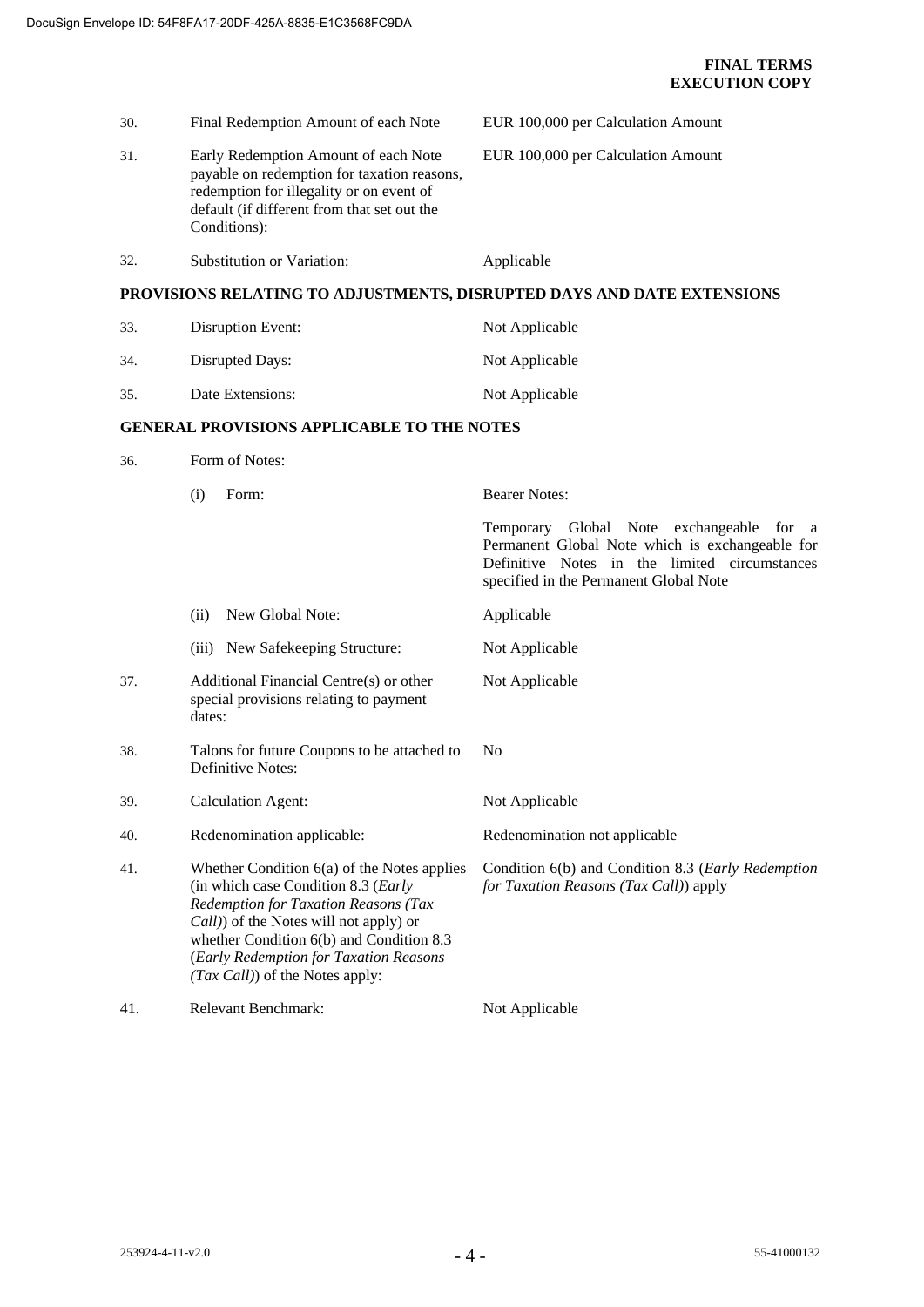### **FINAL TERMS EXECUTION COPY**

### **SIGNATURE**

Signed on behalf of the Issuer:

-DocuSigned by: By: ........................................................................... Toine Teulings

*Duly authorised* Director Funding & Debt IR

-DocuSigned by: Sena Mfedon

E 2B2F6668F209408

08 June 2020 | 12:53 CEST 08 June 2020 | 12:54 CEST Director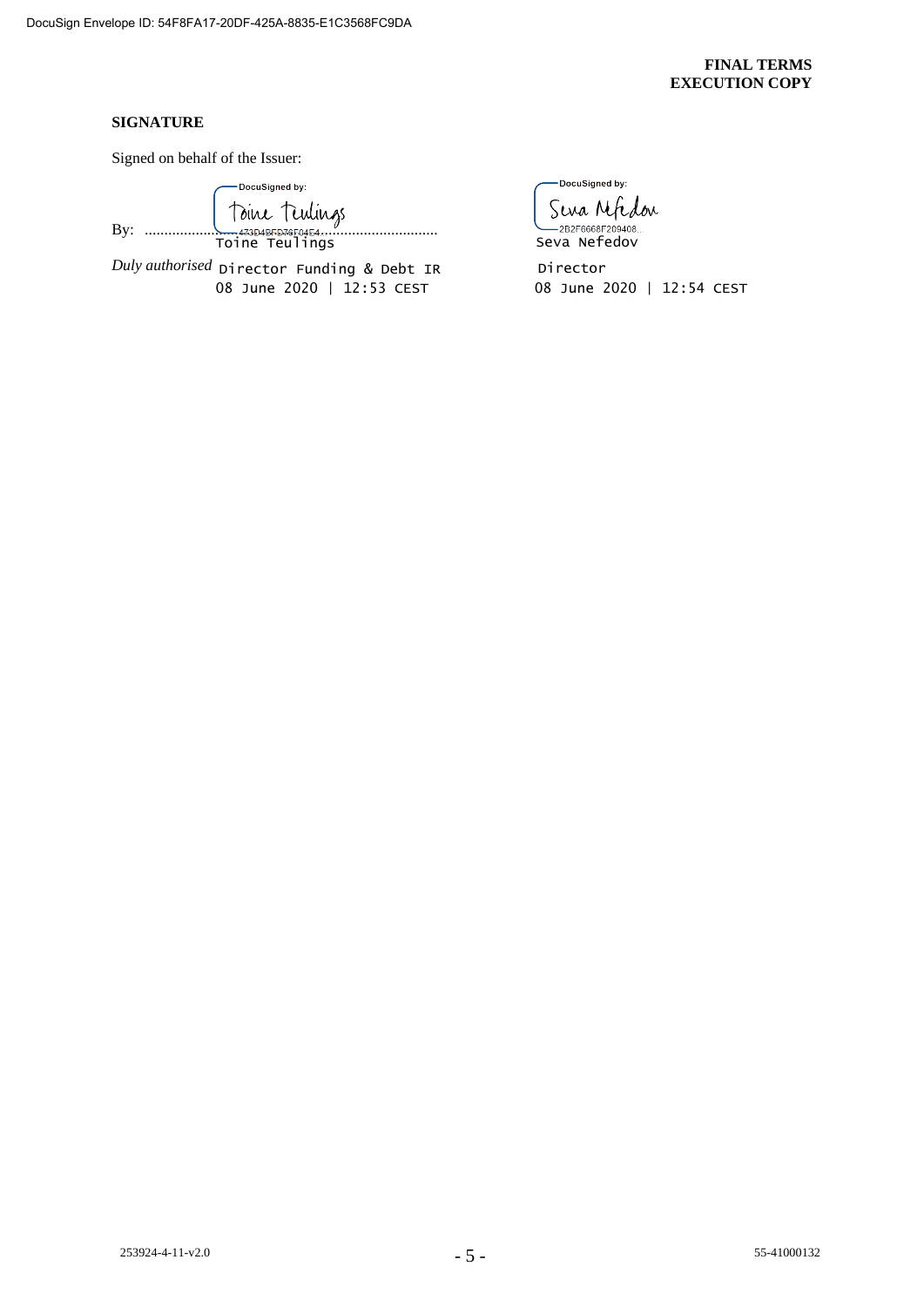#### **PART B - OTHER INFORMATION**

# 1. **LISTING**

(i) Admission to trading: Series 1 is admitted to the regulated market of Euronext in Amsterdam. For Series 2, application has been made by the Issuer (or on its behalf) for the Notes to be admitted to trading the regulated market of Euronext in Amsterdam with effect from 10 June 2020 (ii) Estimate of total expenses related to admission to trading: EUR 3,575

#### 2. **RATINGS**

The Notes to be issued are expected to be rated BBB by Fitch Ratings Limited ("**Fitch**") and BBB- by S&P Global Ratings Services Europe Limited ("**S&P**"). Fitch and S&P are established in the European Union or the UK and are registered under Regulation (EU) No 1060/2009, as amended. As such, Fitch and S&P are included in the list of credit rating agencies published by the European and Markets Authority on its website in accordance with such regulation.

#### 3. **INTERESTS OF NATURAL AND LEGAL PERSONS INVOLVED IN THE ISSUE**

Save as discussed in "*Subscription and Sale*" in the Offering Circular, so far as the Issuer is aware, no person involved in the issue of the Notes has an interest material to the offer. The Managers and their affiliates have engaged, and may engage, in investment banking and/or commercial banking transactions with, and may perform other services for, the Issuer and its affiliates in the ordinary course of business.

#### 4. **YIELD** *(Fixed Rate Notes only)*

Indication of yield: 2.415 per cent. per annum

Calculated on an annual basis using the Issue Price on the Issue Date. Yield is not an indication of future price

## 5. **OPERATIONAL INFORMATION**

Clearstream Banking, S.A. and the relevant identification number(s):

| (i)   | <b>ISIN</b> Code:                                                                           | Until the Notes are consolidated, form a single series<br>and be interchangeable for trading purposes with the<br>first tranche, the Notes will have the temporary ISIN<br>Code XS2183908545, after that, the Notes will have<br>the same ISIN Code as the first tranche, which is<br>XS1978668298 |
|-------|---------------------------------------------------------------------------------------------|----------------------------------------------------------------------------------------------------------------------------------------------------------------------------------------------------------------------------------------------------------------------------------------------------|
| (ii)  | Common Code:                                                                                | Until the Notes are consolidated, form a single series<br>and be interchangeable for trading purposes with the<br>first tranche, the Notes will have the temporary<br>Common Code 218390854, after that, the Notes will<br>have the same Common Code as the first tranche,<br>which is 197866829   |
| (iii) | <b>Other Relevant Code:</b>                                                                 | Not Applicable                                                                                                                                                                                                                                                                                     |
| (iv)  | Name(s) and address(es) of any<br>clearing system(s) other than<br>Euroclear Bank SA/NV and | Not Applicable                                                                                                                                                                                                                                                                                     |